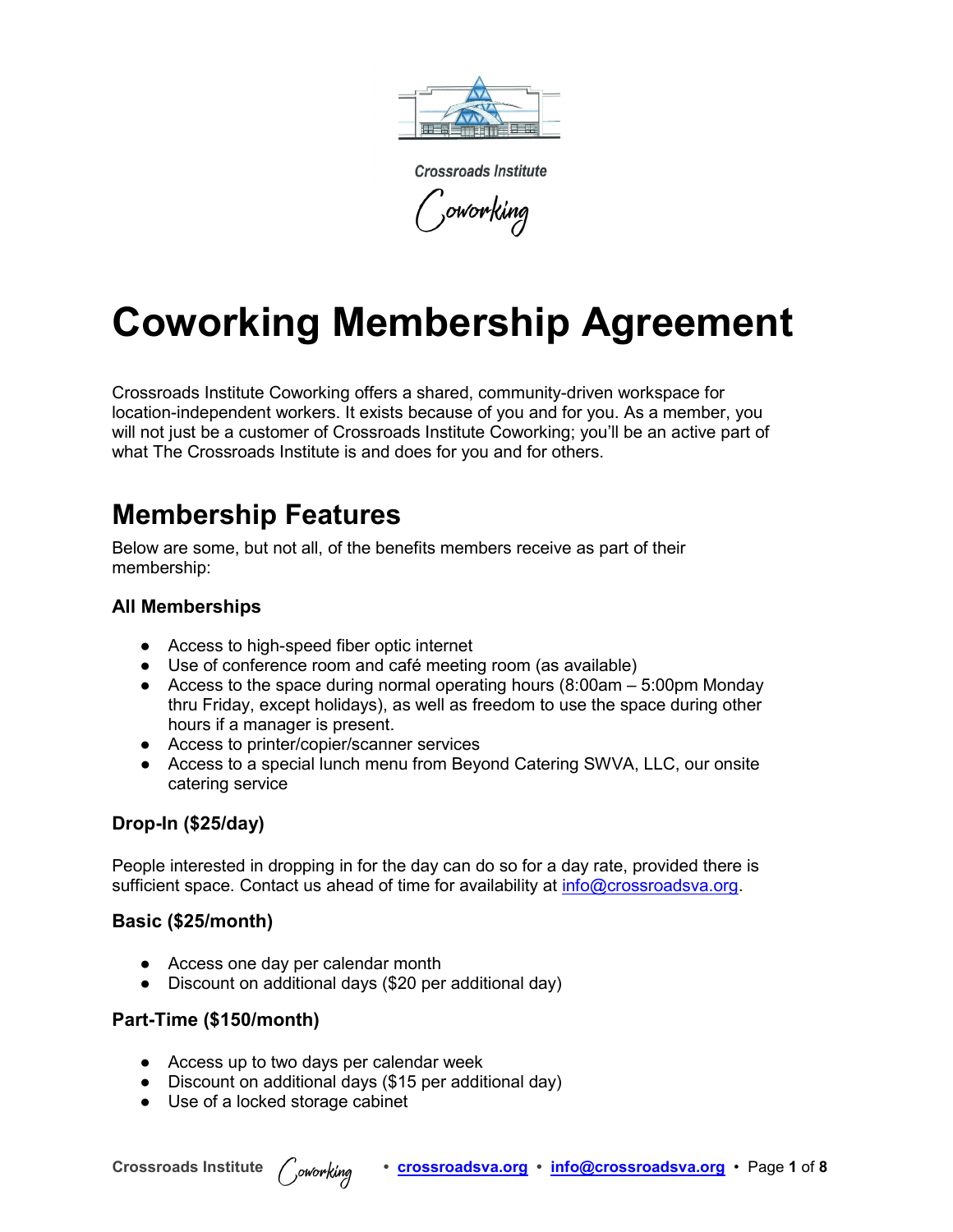

**Crossroads Institute** ,<br><sub>,</sub>oworking

#### **Full-Time (\$300/month)**

- Access to a dedicated desk for your exclusive use
- Priority on use of conference room and café meeting room
- Use of a mailbox
- Use of a locked storage cabinet
- The right to 24/7 access (price and/or deposit for keys to be determined)

## **Payment Terms & Options**

The following outlines how payments are handled:

#### **Dates**

- All membership payments are due on the first business day of each month.
- Crossroads Institute Coworking reserves the right to charge late fees and/or withhold services if payments are not received on time.

#### **Payment Methods**

● Members may pay by cash, check, or a major credit card. We also accept PayPal.

## **Choose A Membership Level**

Please indicate the quantity of memberships, if applicable.

**\_\_\_ Full-Time Membership (\$300/month)**

**\_\_\_ Part-Time Membership (\$150/month)**

**\_\_\_ Basic Membership (\$25/month)**

**Membership will commence on \_\_\_\_\_\_\_\_\_\_\_\_\_\_\_\_\_\_\_.**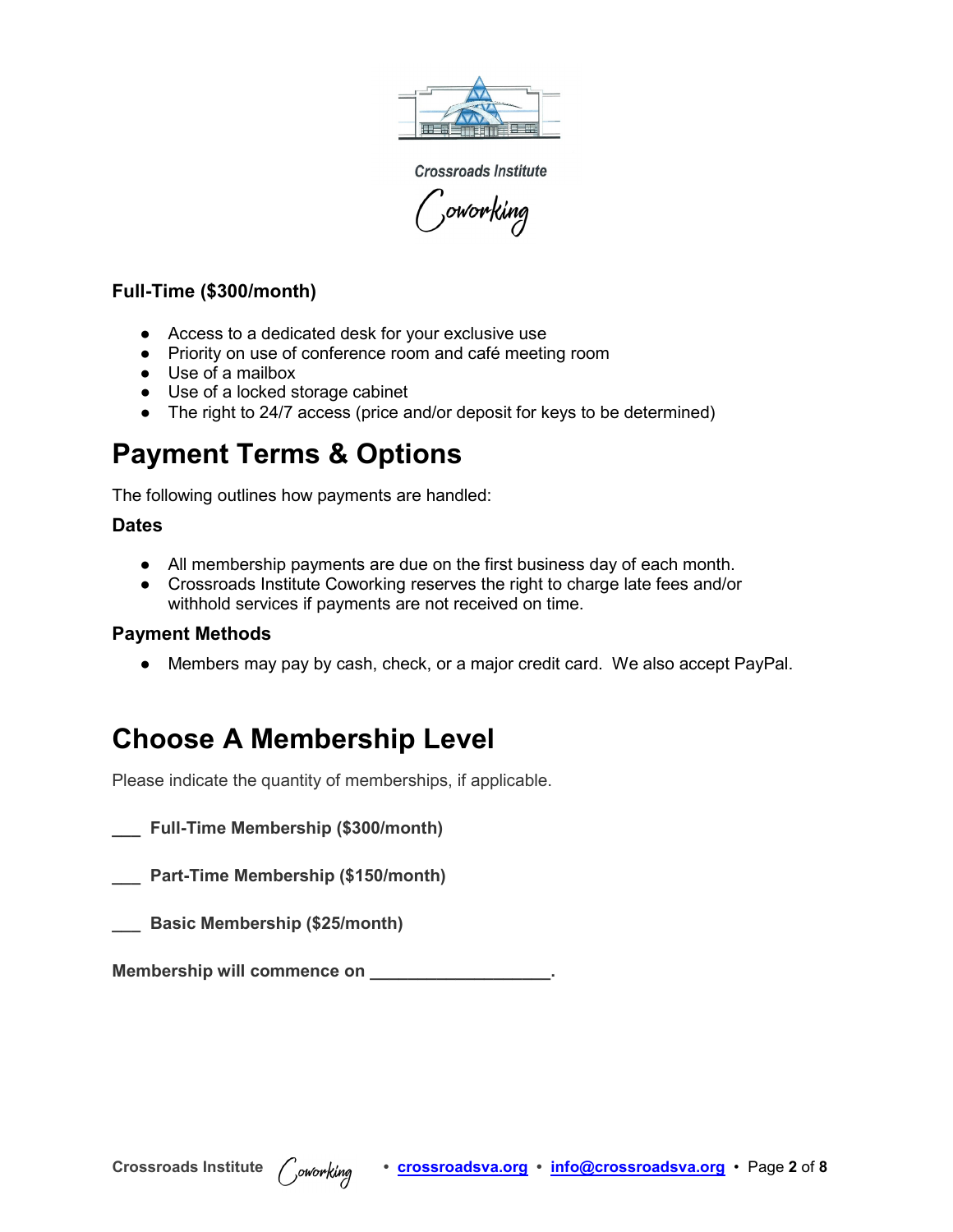

**Crossroads Institute**  $\mathcal{C}$ oworking

### **Contact Information**

**Name:**

**Home address:**

**Phone:**

**Email:**

**Company (if applicable):**

**Position:**

**Web address:**

**Is it OK to publish your name, company, position, and web site on our member directory and web site? Your personal contact information (phone, address, email) will be kept private.** 

 $\frac{1}{\sqrt{2}}$  Yes  $\frac{1}{\sqrt{2}}$  No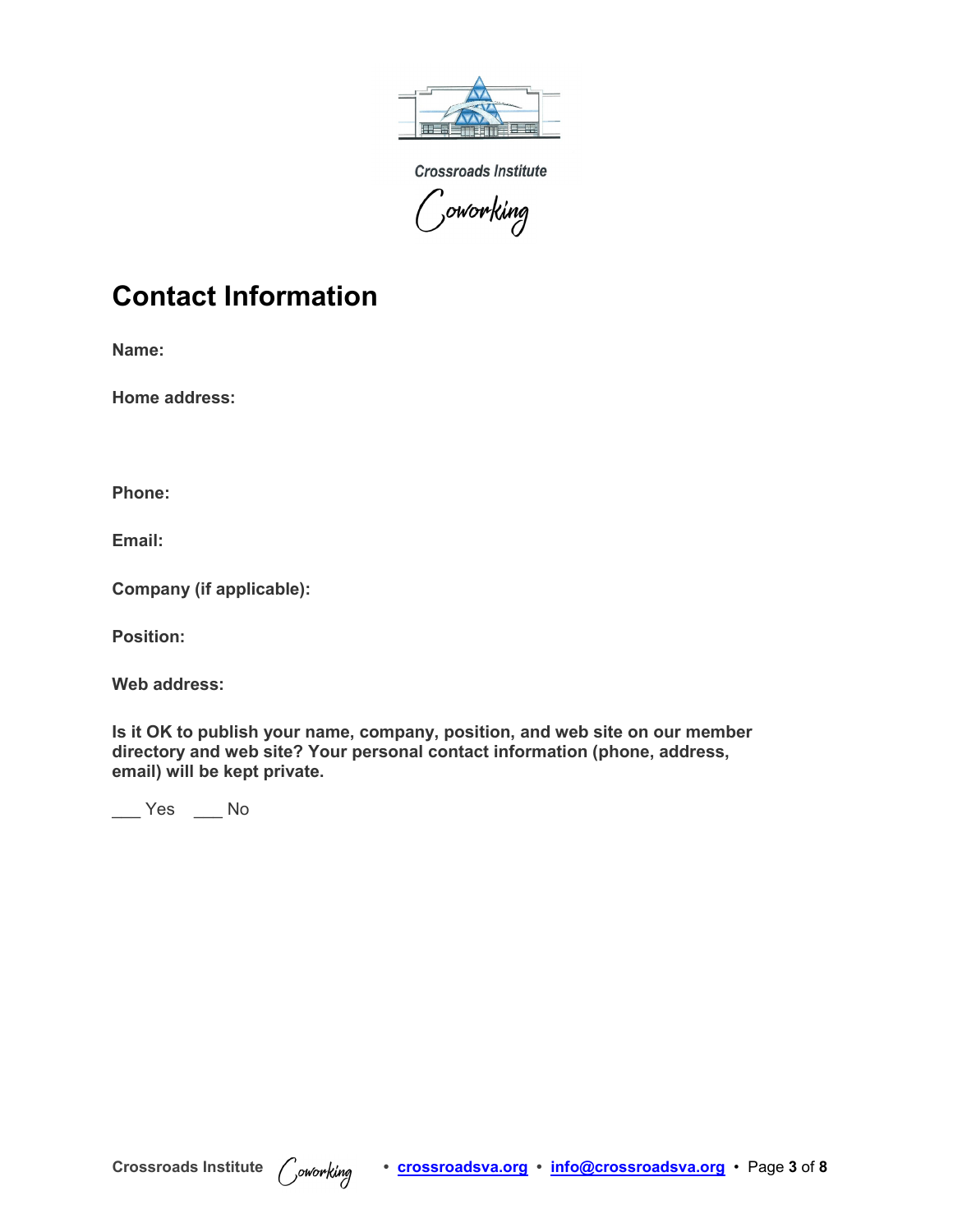

**Crossroads Institute** ,<sub>oworking</sub>

### **Terms of Use**

Our community space works because we all commit to making it work together.

It's important that you read these terms carefully to understand your rights and protections, as well as ours. Please contact us at [info@crossroadsva.org](mailto:info@nwc.co?subject=) if you have questions regarding this TOU.

**1. Acceptance of Terms.**

The services Crossroads Rural Entrepreneurial Institute ("Crossroads Institute Coworking") provides to you, the undersigned (including but not limited to use of office space and access to Internet), are subject to the following Terms of Use ("TOU").

Crossroads Institute Coworking reserves the right to update the TOU at any time. Crossroads Institute Coworking will attempt to contact you to notify you of any updates within 30 days of their enactment using the contact information provided in the Membership Agreement.

**2. Description of Services.**

Crossroads Institute Coworking may provide you with access to office space, work stations, Internet access, office equipment, conference space, knowledge resources, and other services as Crossroads Institute Coworking may provide from time to time (collectively, "Services"). The Services at all times are subject to the TOU.

**3. Guidelines for Use of Facility:**

**You agree to the following guidelines for use of the coworking space:**

- 1. Our facilities are generally open from 8:00 a.m. until 5:00 p.m. weekdays
- 2. If cancellation is necessary, please notify us as soon as possible, otherwise you will be charged the regular fee.
- 3. Please use the correct name and location of the facility (as applicable) in advertising, press releases, or notices:

The Crossroads Institute – 1117 East Stuart Drive, Galax VA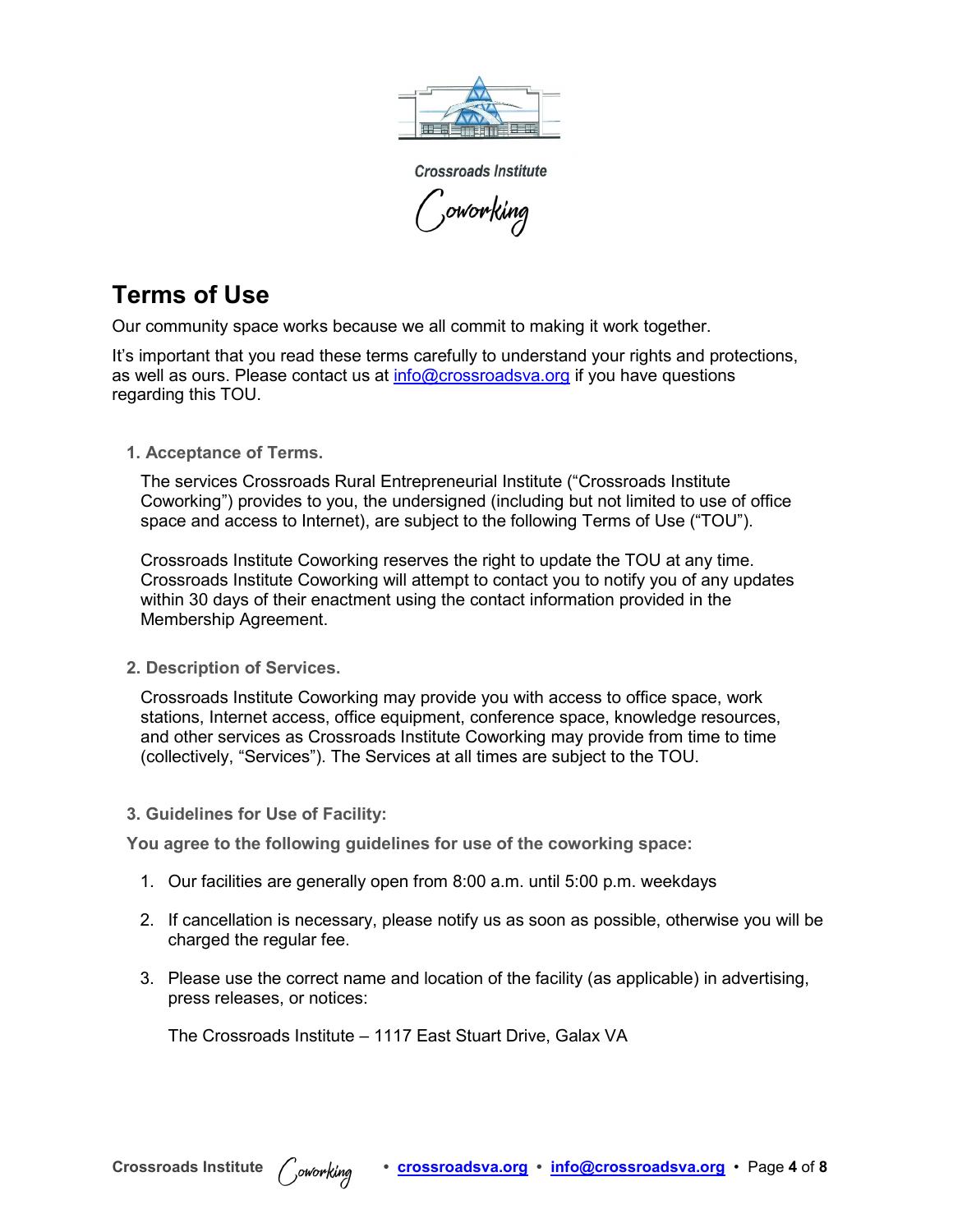

**Crossroads Institute** ',oworking

- 4. Damages to the facility will be the responsibility of the group or individual using the coworking space to the extent caused by the acts or omission of the organization's agents or employees.
- 5. Material should not be attached to the walls.
- 6. Exit doors must not be blocked.
- 7. No tobacco products, alcohol, illegal substances, or weapons are allowed in the building.
- 8. Only service animals are allowed in the building.
- 9. Workspace(s) should be left clean and orderly. Plastic bags are available at the Crossroads Office for use in disposing of excessive trash.
- 10. Furnishings must be returned to their original configuration.

#### **4. Use of services.**

You agree that when participating in or using the Services, you will not:

- a. Use the Services in connection with contests, pyramid schemes, chain letters, junk email, spamming or any duplicative or unsolicited message (commercial or otherwise);
- b. Defame, abuse, harass, stalk, threaten or otherwise violate the legal rights (such as rights of privacy and publicity) of others;
- c. Publish, post, upload, distribute or disseminate any inappropriate, profane, defamatory, obscene, indecent or unlawful topic, name, material or information on or through Crossroads Institute Coworking Services;
- d. Upload, or otherwise make available, files that contain images, photographs, software or other material protected by intellectual property laws, including, by way of example, and not as limitation, copyright or trademark laws (or by rights of privacy or publicity) unless you own or control the rights thereto or have received all necessary consent to do the same;
- e. Use any material or information, including images or photographs, which are made available through the Services in any manner that infringes any copyright, trademark, patent, trade secret, or other proprietary right of any party;
- f. Upload files that contain viruses, Trojan Horses, worms, time bombs, cancelbots, corrupted files, or any other similar software or programs that may damage the operation of another's computer or property of another;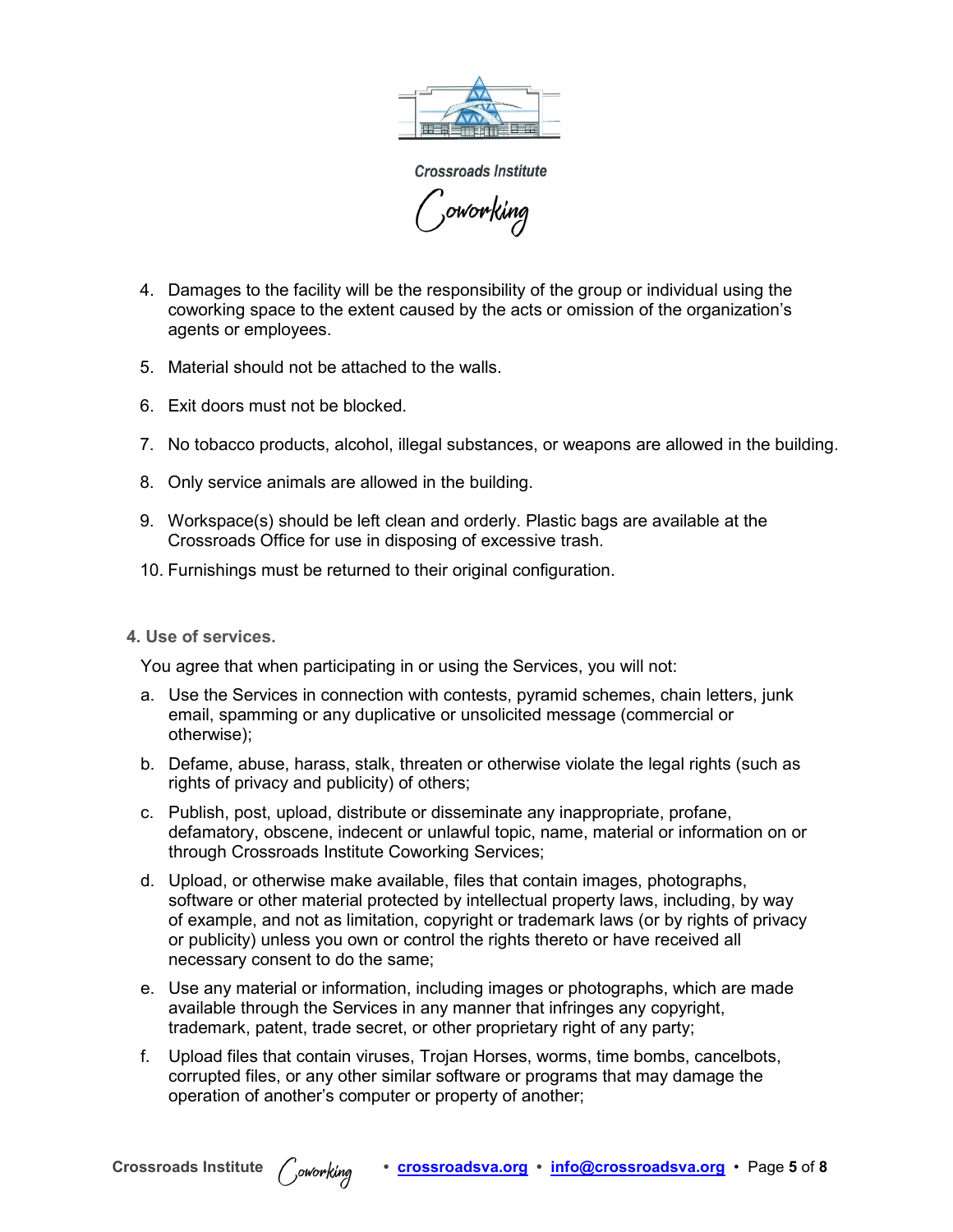

**Crossroads Institute** 'oworking

- g. Download any file(s) that you know, or reasonably should know, cannot be legally reproduced, displayed, performed, and/or distributed in such manner;
- h. Restrict or inhibit any other user from using and enjoying the Services;
- i. Violate any code of conduct of other guidelines which may be applicable for any particular Service;
- j. Harvest or otherwise collect information about others, including email addresses, without the authorization or consent of the disclosing party;
- k. Violate any applicable laws or regulations; and
- l. Create a false identity for the purpose of misleading others.
- **5. Crossroads Institute Coworking reserves the right at all times to disclose any information about you,** your participation in and use of the Services as Crossroads Institute Coworking deems necessary to satisfy any applicable law, regulation, legal process or governmental request, or to edit, refuse to post or to remove any information or materials, in whole or in part, in Crossroads Institute Coworking's sole discretion.
- **6. Participation In or Use of Services.**

You acknowledge that you are participating in or using the Services at your own free will and decision. You acknowledge that Crossroads Institute Coworking does not have any liability with respect to your access, participation in, use of the Services, or any loss of information resulting from such participation or use.

**7. Termination.**

Crossroads Institute Coworking reserves the right to terminate any Service at any time. Crossroads Institute Coworking further reserves the right to terminate your participation in and use of any Services, immediately and without notice, if you fail to comply with the TOU.

**8. Indemnification.**

You release, and hereby agree to indemnify, defend and hold harmless Crossroads Institute Coworking and Crossroads Institute Coworking's subsidiaries (whether or not wholly-owned), affiliates, divisions, and their past, present and future officers, agents, shareholders, members, representatives, employees, successors and assigns, jointly and individually, from and against all claims, liabilities, losses, damages, costs, expenses, judgments, fines and penalties based upon or arising out of your negligent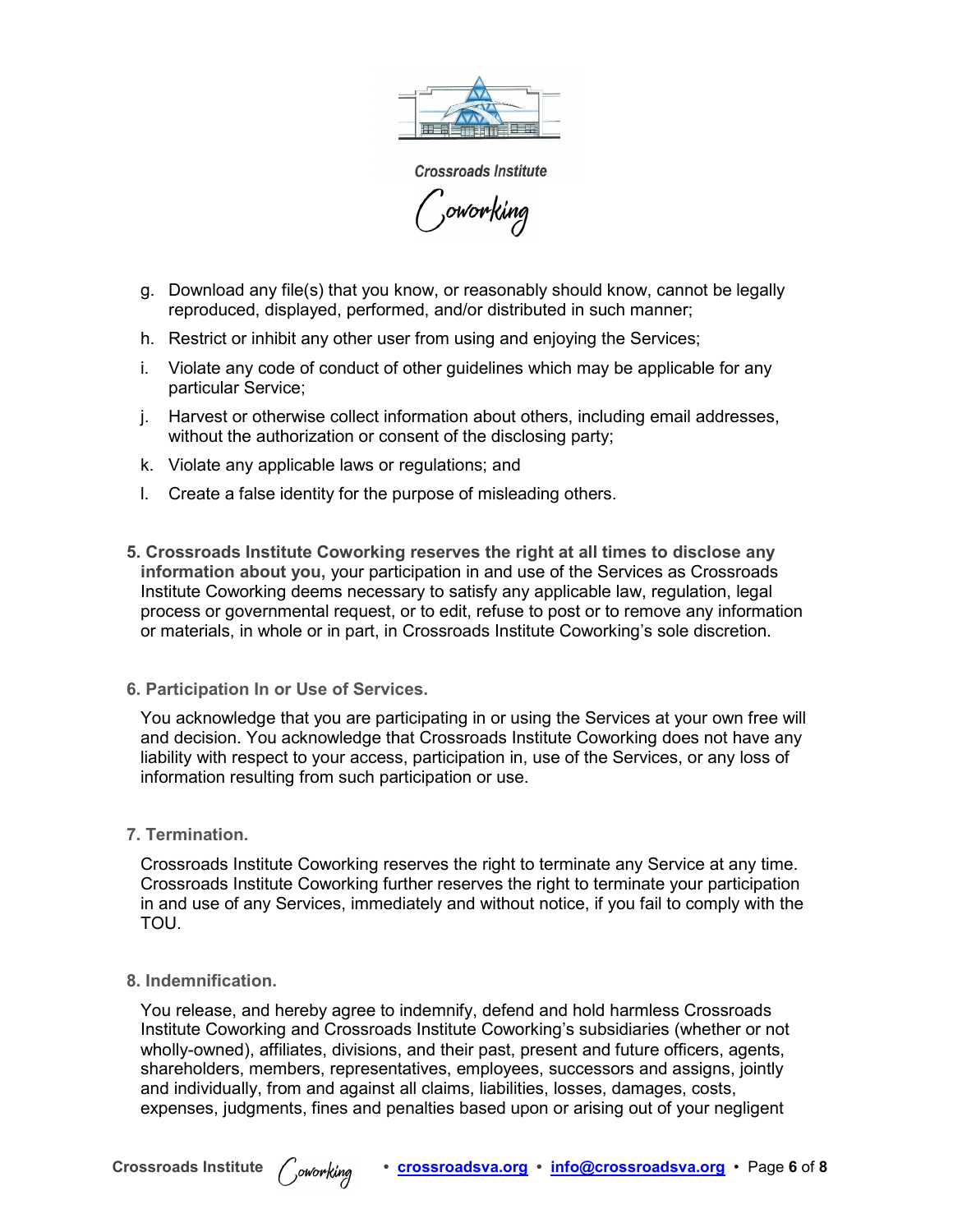

**Crossroads Institute** ',<br><sub>)</sub>oworking

actions, errors and omissions, willful misconduct and fraud in connection with the participation in or use of the Services. You further agree in the event that you bring a claim or lawsuit in violation of this agreement, you shall be liable for any attorneys' fees and costs incurred by Crossroads Institute Coworking or its respective officers and agents in connection with the defense of such claim or lawsuit.

#### **9. Insurance.**

Crossroads Institute Coworking will carry General Liability insurance. As a user, it is recommended that you carry a Renters Insurance policy to cover your own equipment while using our space. That policy may cover your current residence/office, as well as the premises of Crossroads Institute Coworking.